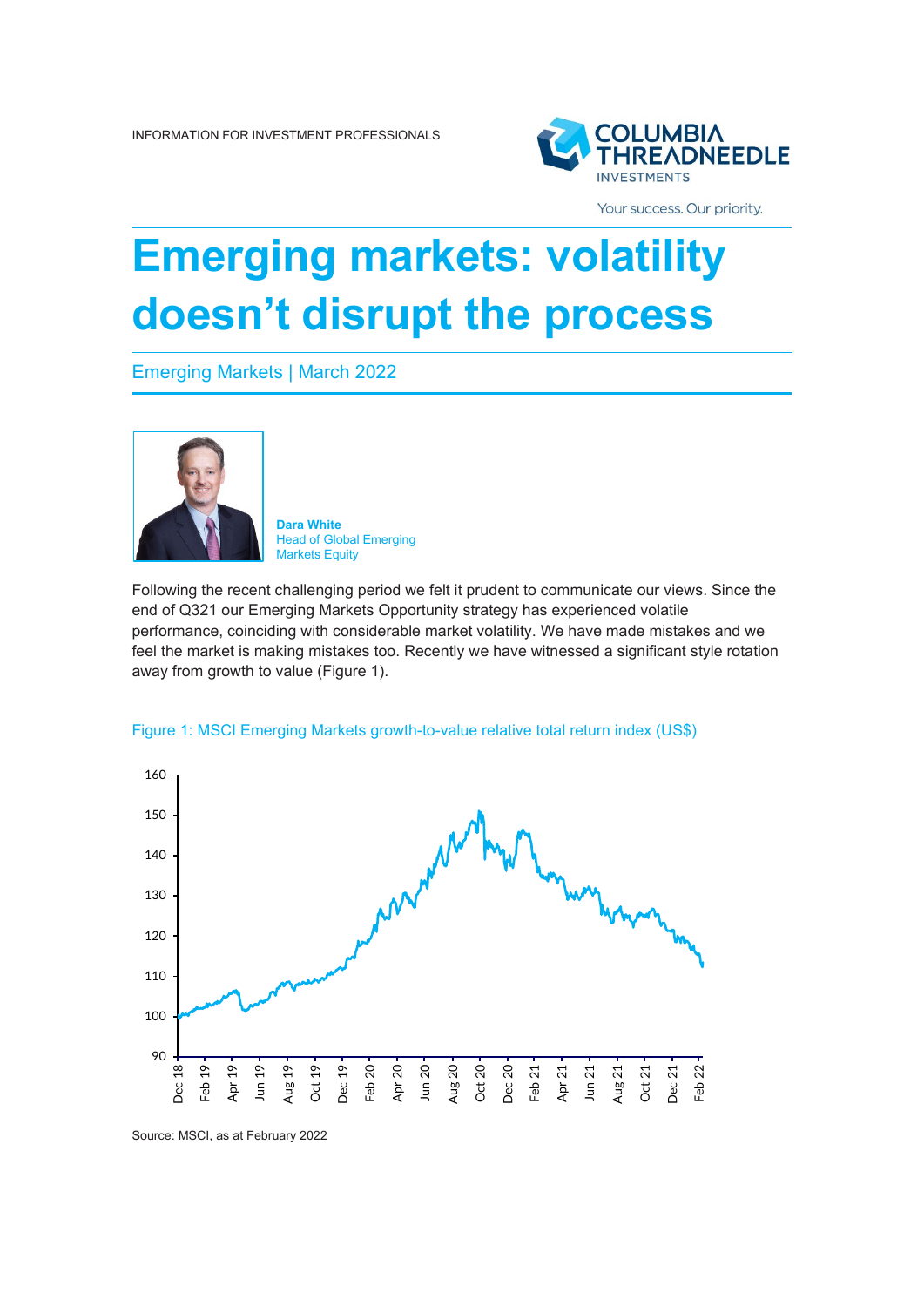Given our focus on quality growth, this extreme value rotation has been a headwind. Reassuringly, we have experienced similar situations in the past and focusing on our investment process has been key to our long-term success: in late 2016, following the election of Donald Trump, and in the second half of 2018 following increased rhetoric around US-China trade relations, macro concerns overshadowed the compelling fundamentals of solid businesses, and the broader emerging market equity asset class witnessed a similar growthto-value rotation. These were the only periods in the history of the strategy when mitigating downside risk was not strong. But through focusing on quality and valuations through these periods, we were ideally positioned for the market recovery and the subsequent periods of outperformance in 2017 and 2019 – a testament to our approach. It is also important to note that when value rotations are not extreme the strategy has maintained outperformance of the market.

In this current period, macro volatility has been dominating emerging markets and overshadowing fundamentals. More specifically, the volatility has been the result of a wideranging group of events and issues including the regulatory reset in China, the impacts of Covid-19 policy, Brazilian macro, inflation concerns, monetary tightening and, most recently, the Russian invasion of Ukraine. Since we are bottom-up, fundamental investors this has been challenging, but we remain firm in our view that over the long term earnings drive stock markets, and while macro volatility may persist in the short term, focusing on fundamentals will ultimately bear fruit.

In China we felt the market was overreacting to the regulatory reset, and in fact many announcements read like the wish lists of developed market governments, such as antitrust rules or curbing monopolistic behaviour and the use of consumer data by big tech. We believe we are out of the first phase of regulation in which the equity risk premium from domestic regulation feels priced in, and are moving to the next phase in which regulatory rules are applied. This is likely to be less volatile. Policy measures in the property sector are showing signs of easing, such as the relaxing of mortgage availability, which is also incrementally positive. Furthermore, given that 2022 is an election year in China we expect moderate monetary and fiscal easing as opposed to large stimulus – and this is what we have seen so far. In our opinion, China's zero-Covid policy has been a constraint on the economy and we are monitoring progress in this area.

The macro environment in Brazil was challenging in 2021, with fiscal worries from pandemic spending, inflation and interest rate concerns, and election uncertainty all weighing on sentiment. While we remain tentative given the macro dislocations created at stock level, we remain constructive on Brazil over the long term due to the change in entrepreneurship as well as the types of companies and business models coming to market. Current valuations reflect elevated macro risk, which in our view is close to peaking. We felt the central bank did the right thing in the face of rising inflation. You only need to look to Turkey for the opposite playbook, but this action did restrain the equity market. Signs that the interest rate hiking cycle is coming to an end, as well as collaborative comments from both parties, have eased election concerns. With hindsight we could have reduced our Brazilian overweight sooner last year, but interestingly it has been one of the stronger markets so far this year.

Russia has certainly been a black swan event. As we entered 2022 our base case was a likely annexation of eastern Ukraine and possible sanctions. As such, in January we exited our position in Sberbank. While the Russian invasion was an identified tail risk, we didn't expect it to materialise. Following the invasion we began the process of exiting all exposure as best we could in the face of liquidity constrains and market restrictions. Thankfully, our remaining exposure was small and has subsequently been written down – less than 40bps. As anticipated, this week Russia was removed from the EM universe.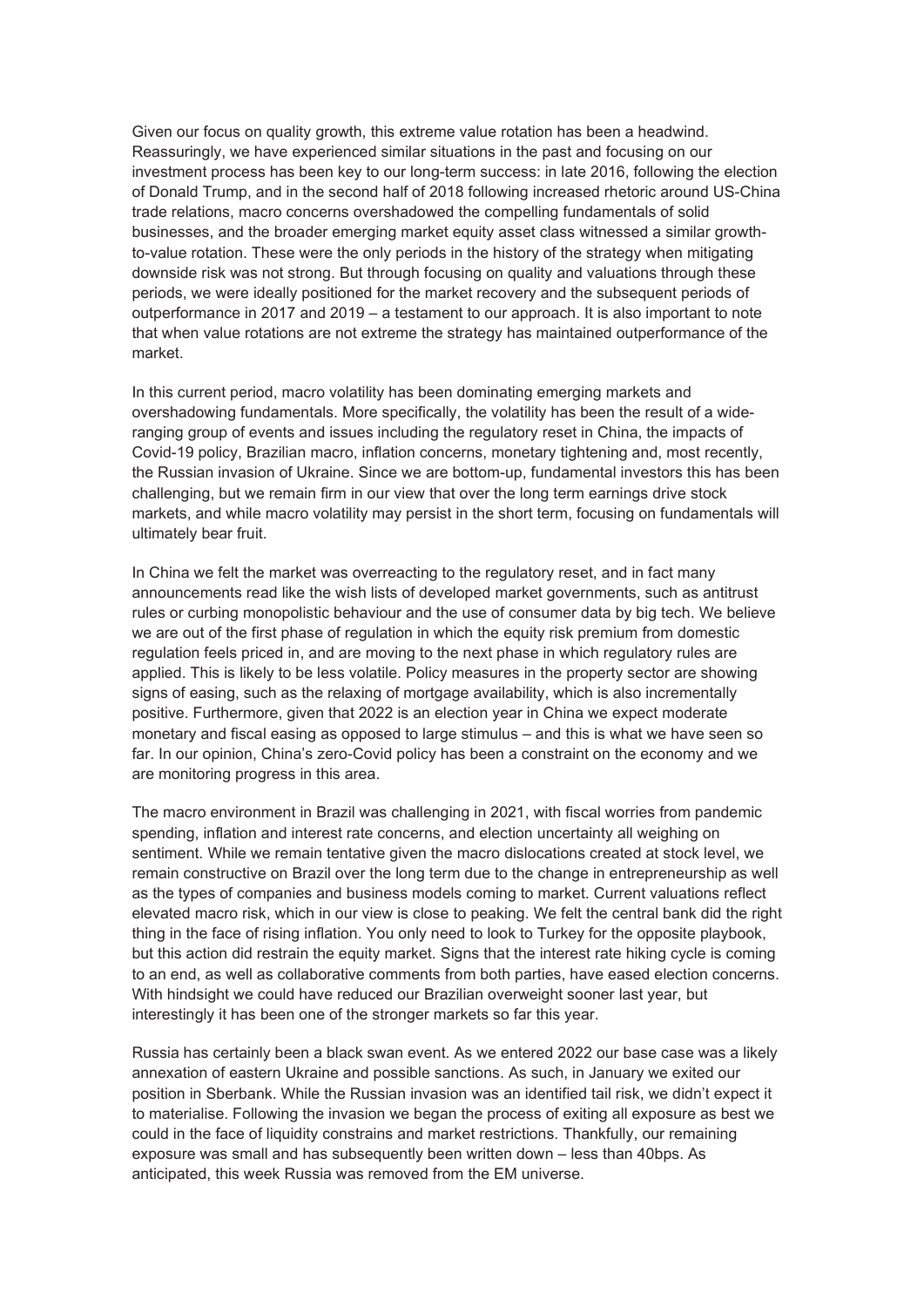It is clear that macro variables have weighed on the market over the short term, causing a derisking of the universe with the resultant selling creating massive dislocations at the individual stock level. This in turn has led to poor stock performance on a short-term basis. We remain focused on our fundamental and valuation work. The post-war environment will have an impact on inflation, pushing food and fuel prices higher, which will put pressure on the consumer both in emerging markets and globally. In this environment, we are increasing our exposure to inflation beneficiaries such as financials and commodity producers, while still focusing on structural growth opportunities, emphasising a "barbell" portfolio to benefit in the current environment. We have been in this situation before and, while it may be challenging in the eye of the storm, our philosophy and process have guided us and ultimately prevailed in similarly volatile times.



## **Important Information: For use by professional clients and/or equivalent investor types in your jurisdiction (not to be used with or passed on to retail clients). This is a marketing communication.**

This document is intended for informational purposes only and should not be considered representative of any particular investment. This should not be considered an offer or solicitation to buy or sell any securities or other financial instruments, or to provide investment advice or services. **Investing involves risk including the risk of loss of principal. Your capital is at risk.** Market risk may affect a single issuer, sector of the economy, industry or the market as a whole. The value of investments is not guaranteed, and therefore an investor may not get back the amount invested. **International investing** involves certain risks and volatility due to potential political, economic or currency fluctuations and different financial and accounting standards. **The securities included herein are for illustrative purposes only, subject to change and should not be construed as a recommendation to buy or sell. Securities discussed may or may not prove profitable.** The views expressed are as of the date given, may change as market or other conditions change and may differ from views expressed by other Columbia Threadneedle Investments (Columbia Threadneedle) associates or affiliates. Actual investments or investment decisions made by Columbia Threadneedle and its affiliates, whether for its own account or on behalf of clients, may not necessarily reflect the views expressed. This information is not intended to provide investment advice and does not take into consideration individual investor circumstances. Investment decisions should always be made based on an investor's specific financial needs, objectives, goals, time horizon and risk tolerance. Asset classes described may not be suitable for all investors. **Past performance does not guarantee future results, and no forecast should be considered a guarantee either.** Information and opinions provided by third parties have been obtained from sources believed to be reliable, but accuracy and completeness cannot be guaranteed. This document and its contents have not been reviewed by any regulatory authority.